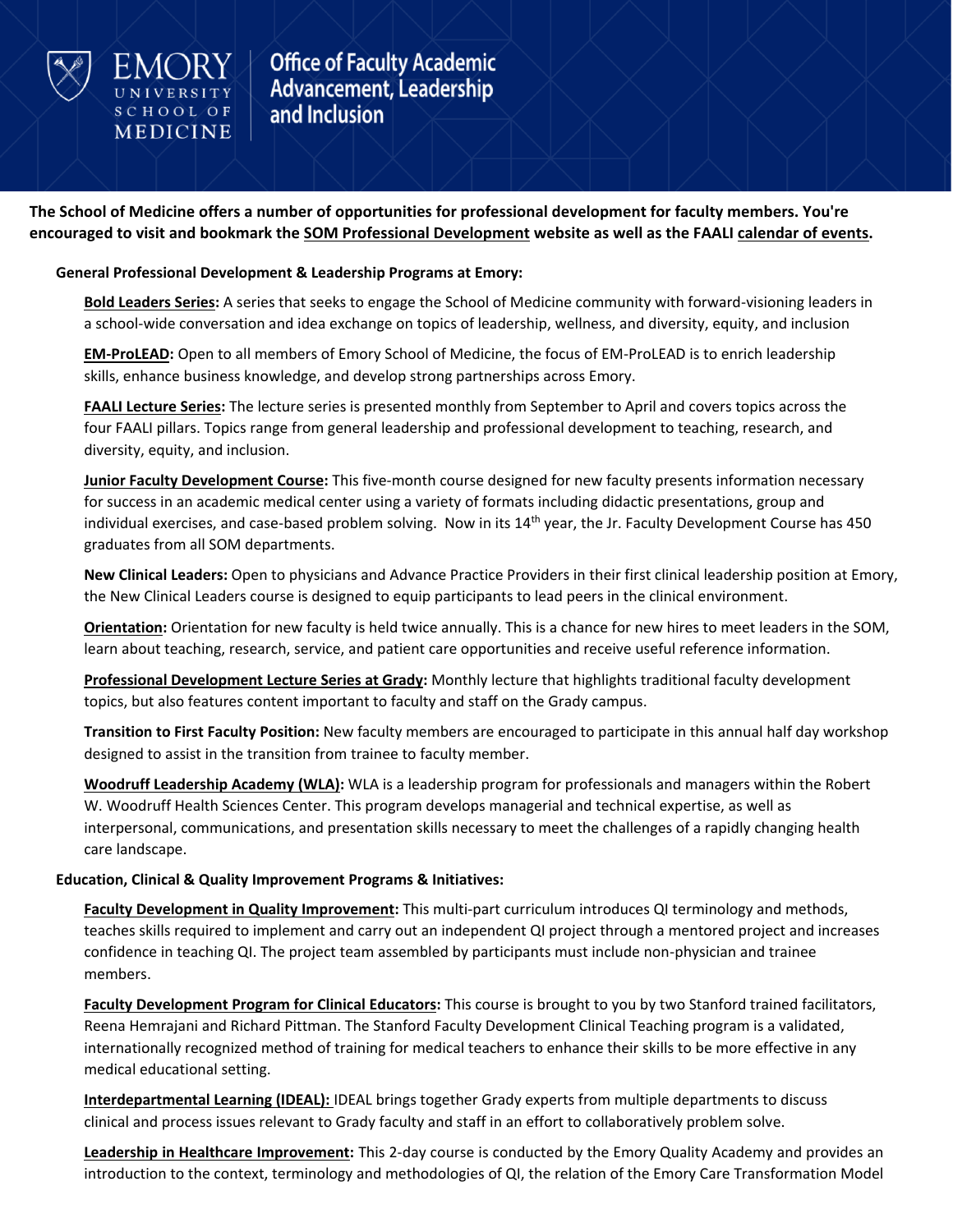to patient safety and the EHC approach to population health management. It complements the content of the above Inter-professional Development in QI.

**[Learning to be Better Teachers:](https://med.emory.edu/about/faculty/faculty-development/teaching/index.html)** This full-day workshop, organized by Dr. William Branch, includes didactic sessions, keynote speakers and multiple workshops focused on all aspects of teaching. Now in its 26th year, the course has had over 1,300 faculty attendees.

**[Practical Methods in Healthcare Improvement:](https://med.emory.edu/about/faculty/faculty-development/clinical-care/index.html)** This intensive QI course is conducted by the Emory Quality Academy. Participants attend 12 full-day class sessions over 4 months while carrying out a mentored QI project. Class sessions cover the Lean approach to QI, leadership, change management, and teamwork training. Graduates of the course will demonstrate the ability to conceive and conduct independent QI work and serve as a resource to others.

**[Woodruff Health Educators Academy:](http://whsc.emory.edu/education/whea/index.html)** WHEA strives to bring together educators across the health sciences at Emory to promote and support the practice and scholarship of teaching and learning.

# **[School of Medicine Research Support:](https://med.emory.edu/about/faculty/faculty-development/research/index.html)**

**[Clinical Research Bootcamp:](https://med.emory.edu/about/faculty/faculty-development/research/clinical-research-bootcamp/index.html)** This full-day workshop is designed to provide faculty with a comprehensive overview of the major components involved in clinical research. There are now three bootcamp levels, 101, 201 and 301, each digging deeper into clinical research. Topics include study and survey design, IRB, database management, statistics, and resources at Emory.

**[Clinical Research Mentoring Program:](https://inside.med.emory.edu/faculty_affairs_dev/grady-mentoring.html)** This four-month clinical research mentoring program will provide resources, information and tools to develop clinical research projects. Participants will have the opportunity to be paired with experienced faculty as mentors, with the specific goal of working through some of the hurdles to getting started on clinical research projects.

**[Health Services Research Course:](https://med.emory.edu/departments/medicine/research/centers-institutes/health-services/resources/hsr-course/index.html)** The HSR course provides a broad overview of health services research questions and approaches, introduces learners to key health service researchers at Emory and builds awareness of ongoing strategic initiatives.

**Peer-Mentoring Manuscript Development Initiative:** The Emory SOM Faculty Development Advisory Committee (FDAC) will help facilitate mentoring relationships between senior faculty with publication experience and junior faculty seeking guidance in the preparation of manuscripts for publication. [Submit a request.](https://www.surveymonkey.com/r/Y7MYSNX)

**[Researcher Survival Skills Workshop Series:](https://med.emory.edu/about/faculty/faculty-development/research/researcher-survival-skills/index.html)** Launched in Fall 2019, this series is designed to provide researchers with the skills they need to succeed in academic medicine. Featuring traditional skills like manuscript and grant writing, as well as a lab/research team management, navigating research administration, and other topics not covered in professional school.

**Speed Networking:** Basic and clinical researchers from across Emory SOM are given the opportunity to make a 3-4 minute presentation to potential collaborators from both clinical and basic science backgrounds.

### **[School of Medicine Promotion Support:](https://med.emory.edu/about/faculty/faculty-development/appointment-promotions-tenure/index.html)**

**Promotion Workshops:** This workshop series is held annually and is geared towards learning how to structure your CV and how to create compelling teaching and service portfolios. The series is capped off with a Mock Faculty Committee on Appointment and Promotions (FCAP) session.

**Promotion Readiness Sessions:** These sessions pair participants with former members of the FCAP for a 20-minute one-on-one meeting to provide individualized advice on progress towards promotion.

**SOM Packet Classes:** Packet Classes are invitation-only sessions for those who are currently going up for promotion. Specific information on the entire promotion dossier and timelines for the promotion process are provided during the class.

### **[Diversity & Inclusion:](https://med.emory.edu/about/diversity/index.html)**

**[Affinity Groups & Celebrations:](https://med.emory.edu/about/diversity/affinity/index.html)** Sponsored faculty and staff affinity groups enhance the SOM work experience through networking, resource, professional development and support, and community engagement. Focused affinity months are celebrated to promote sharing, awareness, and learning.

**[Racism & Social Justice Webinar Series:](https://med.emory.edu/about/diversity/webinar-video-archive.html)** A series of webinars and trainings to support intercultural fluencies and frank conversations through humble inquiry. The School of Medicine has developed an [anti-racism resource guide](https://med.emory.edu/about/diversity/anti-racism-guide.html) to help